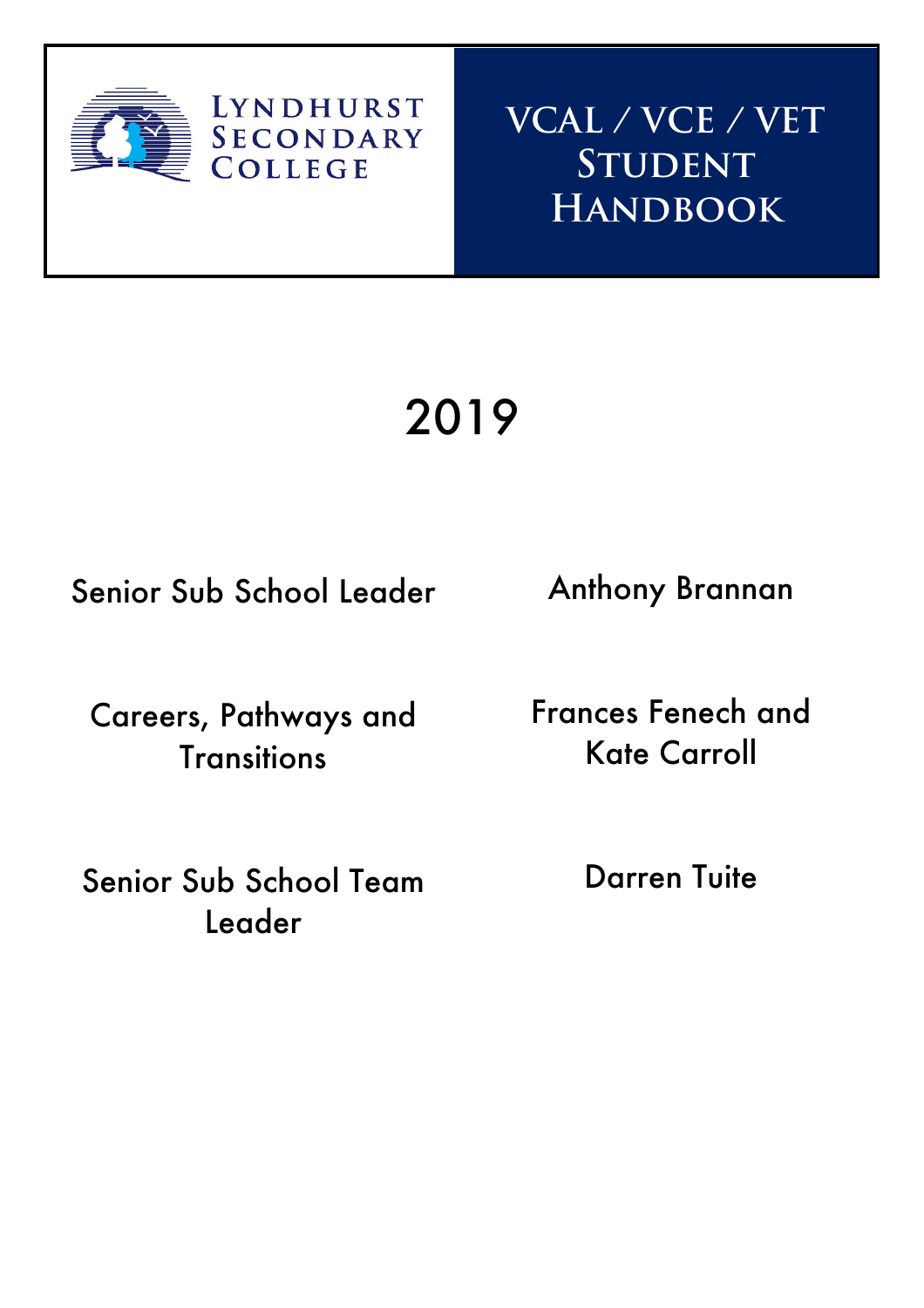

### **LYNDHURST SECONDARY COLLEGE**

## **CONTENTS**

- 1. VCAL
- 
- 2. VCE 2.1 Duration
	- 2.2 Satisfactory Completion of the VCE
	- 2.3 Satisfactory Completion of a Unit

- 3. VET
- 4. Student Declaration to VCAA
- 5. Policies 5.1 Attendance
	- 5.2 J Scores 5.3 Uniform

- 6. Special Provision
- 7. Extensions
- 8. Assessment 8.1 Units 1 and 2 8.2 Units 3 and 4 8.3 What S, N and NA mean…
- 9. The GAT
- 10. Exam Dates
- 
- 11. Policies and Processes 11.1 Possible Breaches of Authentication 11.2 Plagiarism/Copying 11.3 Due Dates
- 12. Presentation of SATs
- 13. Appendices
- (i) Application to Reschedule an Assessment Task
- (ii) Key Dates for Senior Sub School Students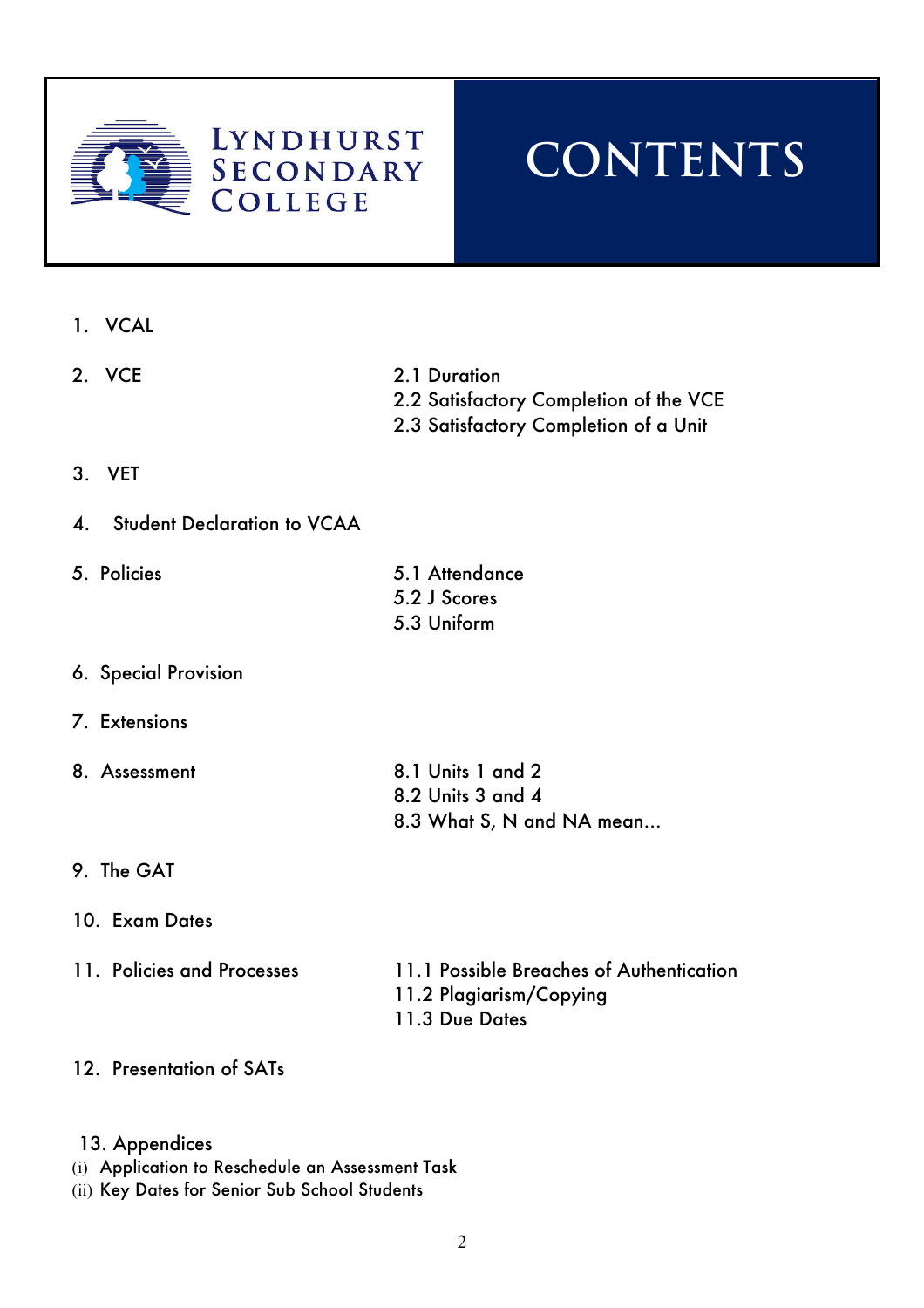



The Victorian Certificate of Applied Learning (VCAL) is a hands-on option for students in Years 11 and 12. The VCAL gives you practical work-related experience, as well as literacy and numeracy skills and the opportunity to build personal skills that are important for life and work. Like the Victorian Certificate of Education (VCE), VCAL is an accredited secondary certificate.

This equates to four days' school and one day TAFE. Students also have the opportunity to find a work placement in place of one day of school. This is explained by the VCAL coordinator during the orientation process. Apart from this, normal school policies apply to VCAL students as far as attendance, expectations of adherence to school rules, authentication and enrolment are concerned.



### Satisfactory Completion of the VCAL

A VCAL (Victorian Certificate of Applied Learning) program must contain curriculum that relates to the purpose statements of each of the VCAL strands and can include components from VCAL units, VCE units and/or VET curriculum or accredited training packages. The four VCAL curriculum strands include:

- Literacy and Numeracy Skills
- Industry Specific Skills
- Work Related Skills
- Personal Development Skills

To be awarded a VCAL, students must successfully complete a learning program designed to comply with the course requirements and which will lead to the award of 10 units. At LSC in 2019, students will undertake a variety of units to meet VCAA VCAL qualification requirements.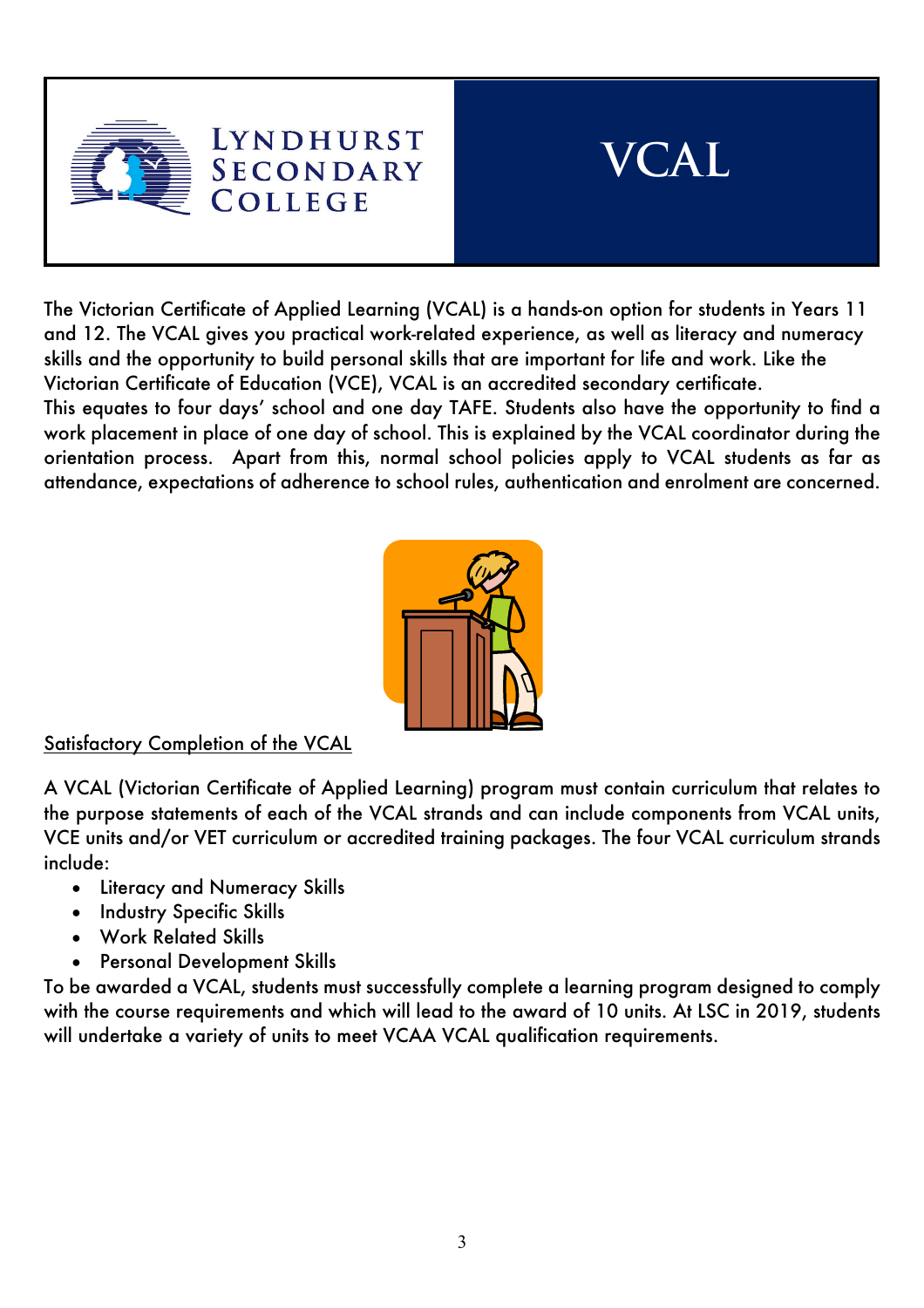

The VCAA (Victorian Curriculum and Assessment Authority) offers a diverse range of subjects that may contribute to a VCE. Most student's programs consist of a minimum of 20 units over two years. Some students study more or less units, but only after consultation with the Senior Sub School Leader.

Satisfactory Completion of the VCE:

To meet the requirements of the VCE, each student must achieve the following:

- A) demonstrate all learning outcomes in a minimum of 16 Units (achieve an "S"),
- B) satisfactorily complete 3 units from the English group, including both Unit 3 and Unit 4, and



**VCE**

C) satisfactorily complete a minimum of 3 sequences of Unit 3 and 4 studies other than English. Satisfactory Completion of a VCE Unit*:*

To gain a pass/achieve an "S", students must demonstrate an understanding of ALL stipulated Learning Outcomes in the Unit on designated Assessment Tasks or via a coursework requirement. Hence, one Learning Outcome not completed will lead to an "N" assessment for the Unit overall.

Theory and practice should be provided as part of the ordinary activities in class. Students are expected to complete homework, as up to 40% of the time for each unit is designed to be spent on out of class work. *The class teacher determines whether a student has demonstrated a Learning Outcome or not.* 

A student who fails to reach a satisfactory level on an Assessment Task or requirement may have an opportunity to resit the test or task, or complete another activity as set by the teacher to gain the outcome. In so far as possible, teachers will try to be flexible and negotiate possible alternative tasks but are unable to reduce the difficulty of the task. The mark from the initial Assessment Task is the one that will stand, as students are attempting to gain an S for the outcome in their second effort. The timing of the resit will be negotiated between staff and the student at the teacher's discretion, but it should be within two weeks of the initial task. An Assessment Task can only be re- attempted a finite number of times set by the teacher and Senior Sub School in consultation. The teacher will notify parents by letter of the need for a resit in order to foster most effective study habits in students. The teacher may regard the end of unit exam as a final opportunity for the student to achieve a learning outcome, but this is unlikely in most cases.

If the student is unable to satisfactorily demonstrate achievement of the outcome, then the result for that outcome and the Unit will be an N.

In order to calculate a student's ATAR, satisfactory completion of Units 3 and 4 of an English sequence is required. Each study is conducted according to VCAA Study Designs, details of which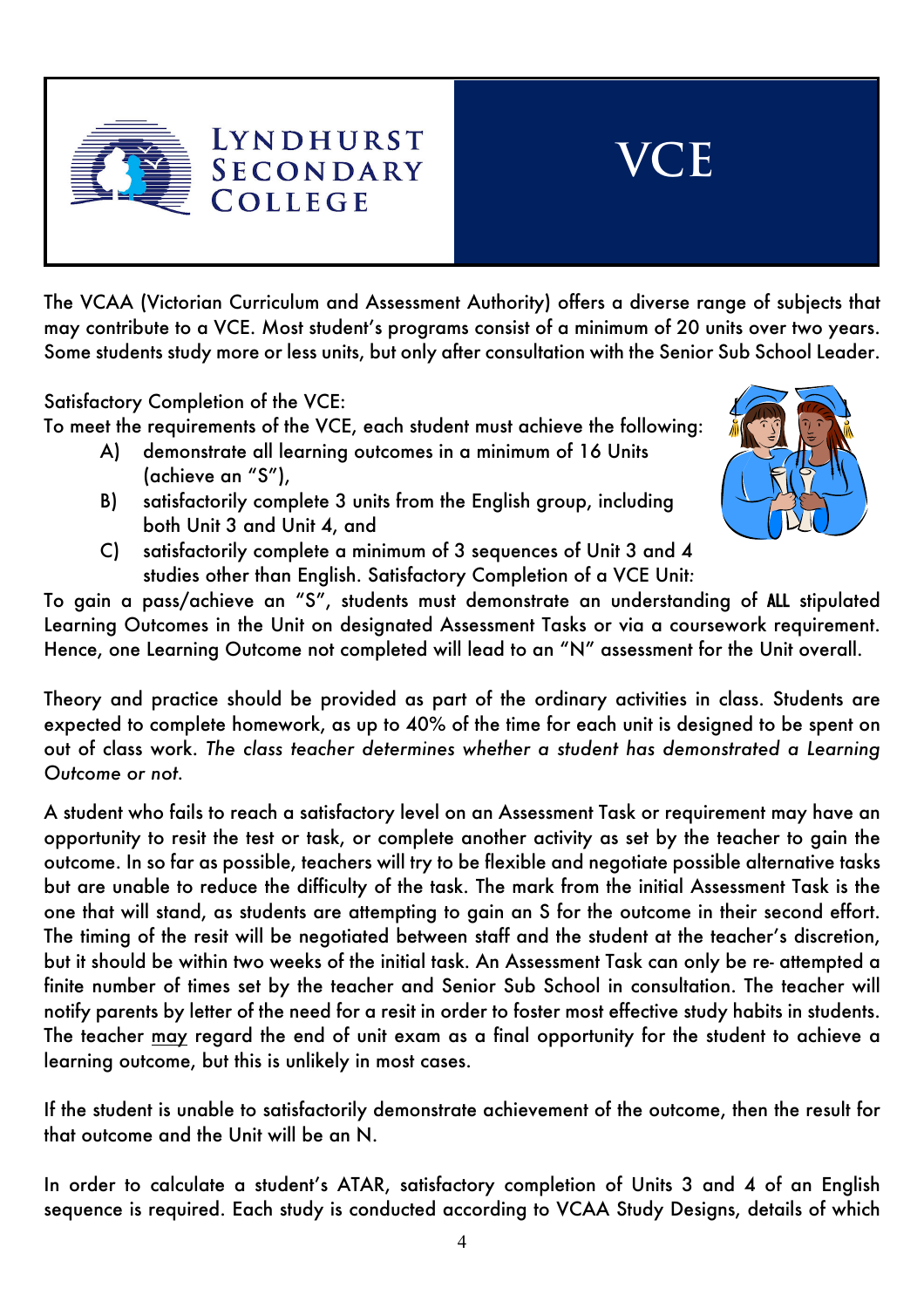will be given to the students by their teachers at the start of each unit of work. Current Study Designs are also available on the VCAA website.

The program chosen by each student will reflect the career and / or tertiary aspirations of that student.

Summary of subject selection guidelines

When designing a VCE program, please be aware of the following:

- An English / Literature course is compulsory (including a sequence of Units 3/4)
- A year 11 student must select six subjects
- A year 12 student must select five subjects
- Tertiary prerequisites are available in the VTAC publication, "Prerequisites for 2020" and "Prerequisites for 2021". They are also available from individual tertiary institutions.

Sample learning sequence:

Year 11: Unit 1 & 2 English, Unit 1 & 2 Maths Methods, Unit 1 & 2 Physical Education, Unit 1 & 2 Studio Arts, Unit 1 & 2 Psychology, Unit 1 & 2 Health and Human development

Year 12: Unit 3 & 4 English, Unit 3 & 4 Maths methods, Unit 3 & 4 Physical Education, Unit 3 & 4 Studio Arts, Units 3 & 4 Psychology



VET or Vocational Education and Training studies are an expanding, integral part of broad stream VCAL and VCE programs. Lyndhurst students undertaking VET may do so via study of the course at another school, or at a TAFE college or with a private provider. VET training courses are module based, and students work through the modules of competence at their own pace.

Each module must be signed off by the assessor once the student is able to exhibit competence with the skills involved in the module. When the required number of modules has been completed, the VCAA will credit the student with a VCE Unit. Credit will be granted for all modules that are completed. These are nationally recognised and may in the future provide credit to further TAFE studies.

VET scores contribute towards a students' ATAR either by accruing an additional 10%, or by being graded themselves and becoming part of the normal ATAR calculation. Normal school policies apply to VET students as far as attendance, expectations of adherence to school rules, authentication and enrolment are concerned.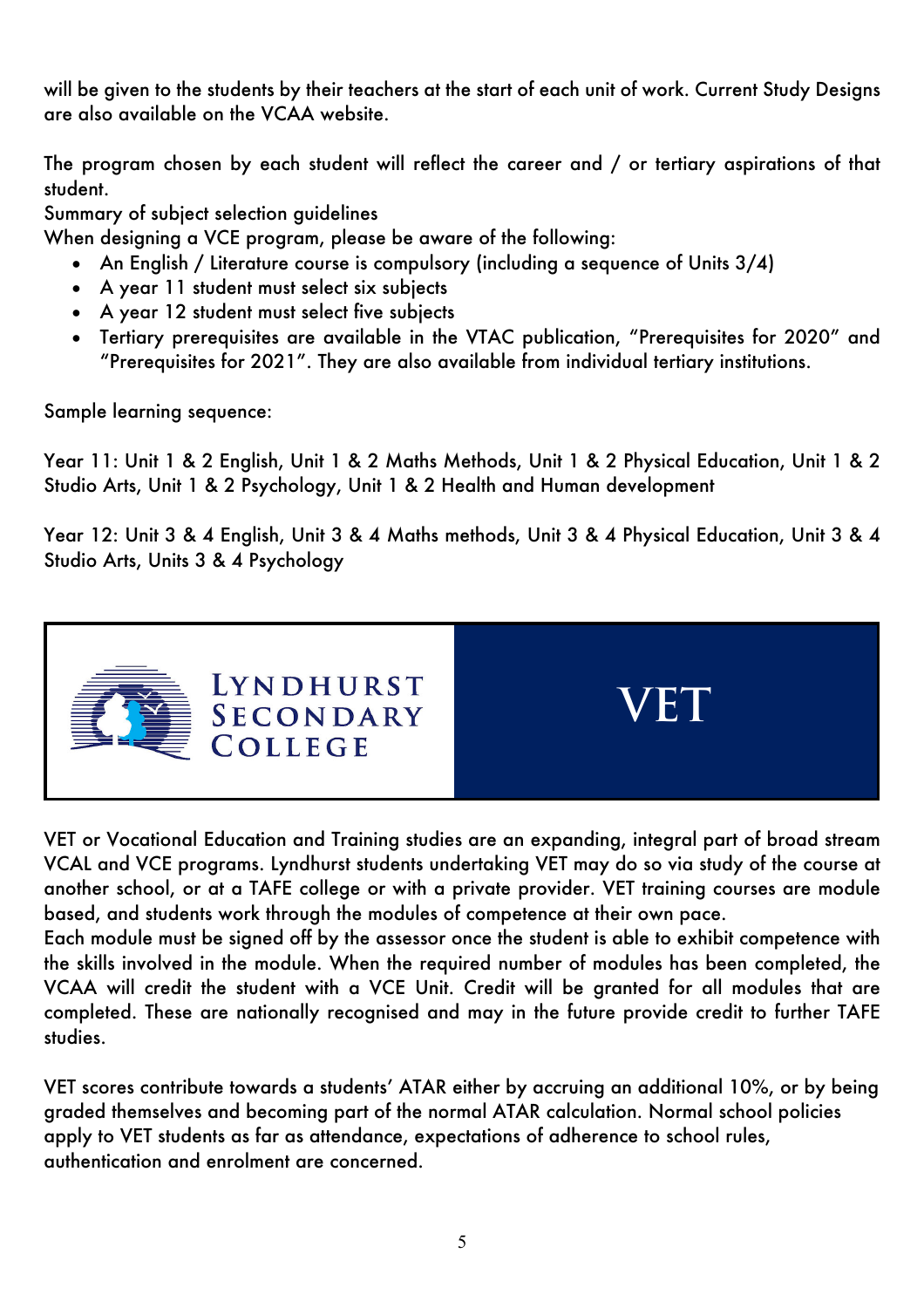### GENERAL STUDENT DECLARATION TO VCAA, 2019

Before undertaking any VCE or VCAL studies, the student must sign an agreement to abide by the VCAA regulations. This Declaration must be signed at the start of each year that a student undertakes a VCE or VCAL study. The declaration must also be signed by any students who are undertaking VET studies only.



### **Attendance**

*Experience shows that one of the first indicators of a student being at risk is when he/she starts missing class. It's simple – you can't learn the course material unless you attend class. Make sure you attend class regularly – don't let absence from class become a problem.*

Senior School students are expected to attend ALL timetabled classes, excursions, assemblies etc. Students are expected to be punctual. For an absence to be considered approved, you must provide a medical certificate or a parental note with an acceptable reason. Any other absence is deemed unapproved. In particular, absence for VCE School Assessed Coursework and assessment tasks has more stringent approval requirements, and requires a medical certificate. Absences due to family holidays needs to be approved prior to the dates, and school work will need to be collected from teachers and completed.

Students are required to provide a medical certificate or approved note to a Senior Sub School Leader for each absence that has been approved and must gain this approval within 5 school days of returning to school after the absence.

To pass a unit, Senior School students must not have more than 6 unapproved absences, and no student may have more than 15 absences of any sort per unit. Please note that the 15 absence limit will be enforced strictly, with Senior Sub School Leaders able to grant an exception in only the most extreme cases.

#### Student Uniform

Students are required to be in uniform at all times over the course of the year. If a student cannot be in uniform, principal class members or a sub school leader will find uniform at the college for the student to put on. In the case that uniform is not able to be located for the student a pass may be written. Consistent breaches of the uniform policy may result in the senior school student being removed from class and potentially sent home.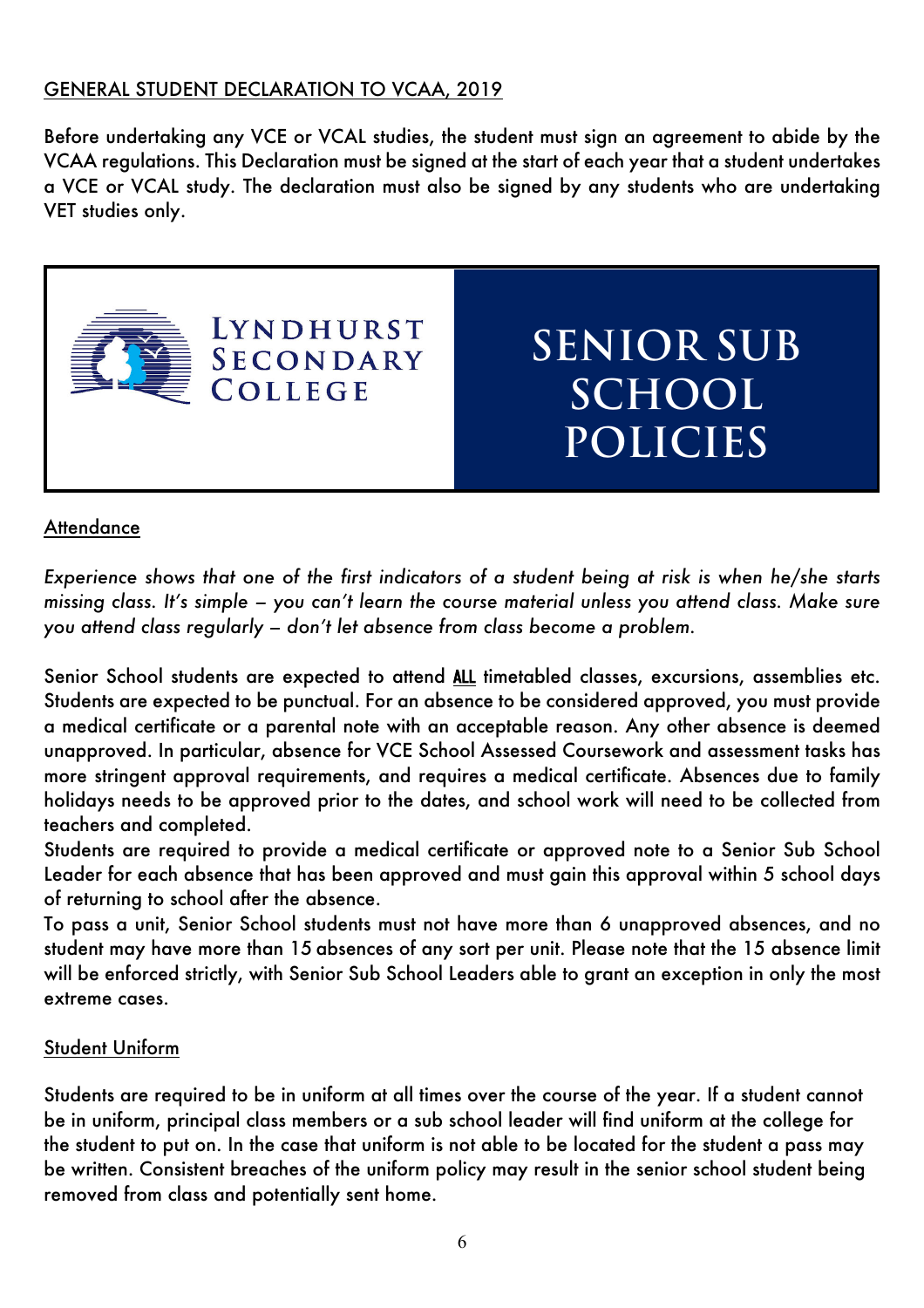Students are reminded that notes are *requesting* permission – please do not assume that permission to be out of uniform will always be granted given that is a clear expectation that students will wear the College uniform and thereby demonstrate commitment to belonging to the Lyndhurst community. Please see Student Uniform Policy for full for details on Student Uniform.



## **SPECIAL PROVISION**

Special Provision is designed to allow VCE and VCAL students who have experienced hardship the maximum opportunity to demonstrate what they know and what they can do. There are four forms of provision…

• Curriculum Delivery and Student Programs,

**LYNDHURST** 

**SECONDARY** 

**COLLEGE** 

- School based assessment,
- Special Examination Arrangements and
- Derived Exam Scores for VCE students.

In each case, there are special eligibility requirements that apply. For the first two, the school determines what is suitable, while the school applies to the VCAA for the second two.

Grounds for claiming Special Provision include the following:

- Significantly adversely affected by illness (physical or psychological), personal environment or other serious cause.
- Disadvantaged by a disability or impairment, including a learning disability and hearing impaired.
- Personal circumstances.

Special Provision strategies used to enable students to address their issues include:

- Allowing the student to complete at a later date.
- Allowing the student extra time to complete a task.
- Setting a substitute task of the same type.
- Replacing one task with a task of a different kind.
- Using another planned task to assess more outcomes or aspects of outcomes than originally intended.
- Using technology, aides or other special arrangements to undertake assessment tasks.
- Deriving a score from other assessments or tasks completed by the student when none of the above options are feasible.

If you feel you deserve the considerations of Special Provision, complete a *Special Provision Applications (*these can be obtained from the sub-school office)*.* The relevant subject teacher, team leader and/or Senior Sub School leader can help you to do this, so please ask for the assistance. The form should be handed in to Mr Brannan for consideration.

Special Provision arrangements are particularly important for students completing VCE Unit 3/4 studies, as special examination arrangements can be requested. Any such arrangements are approved by VCAA – not the school. The closing date for applications is quite early in the school year, so students should apply as soon as possible.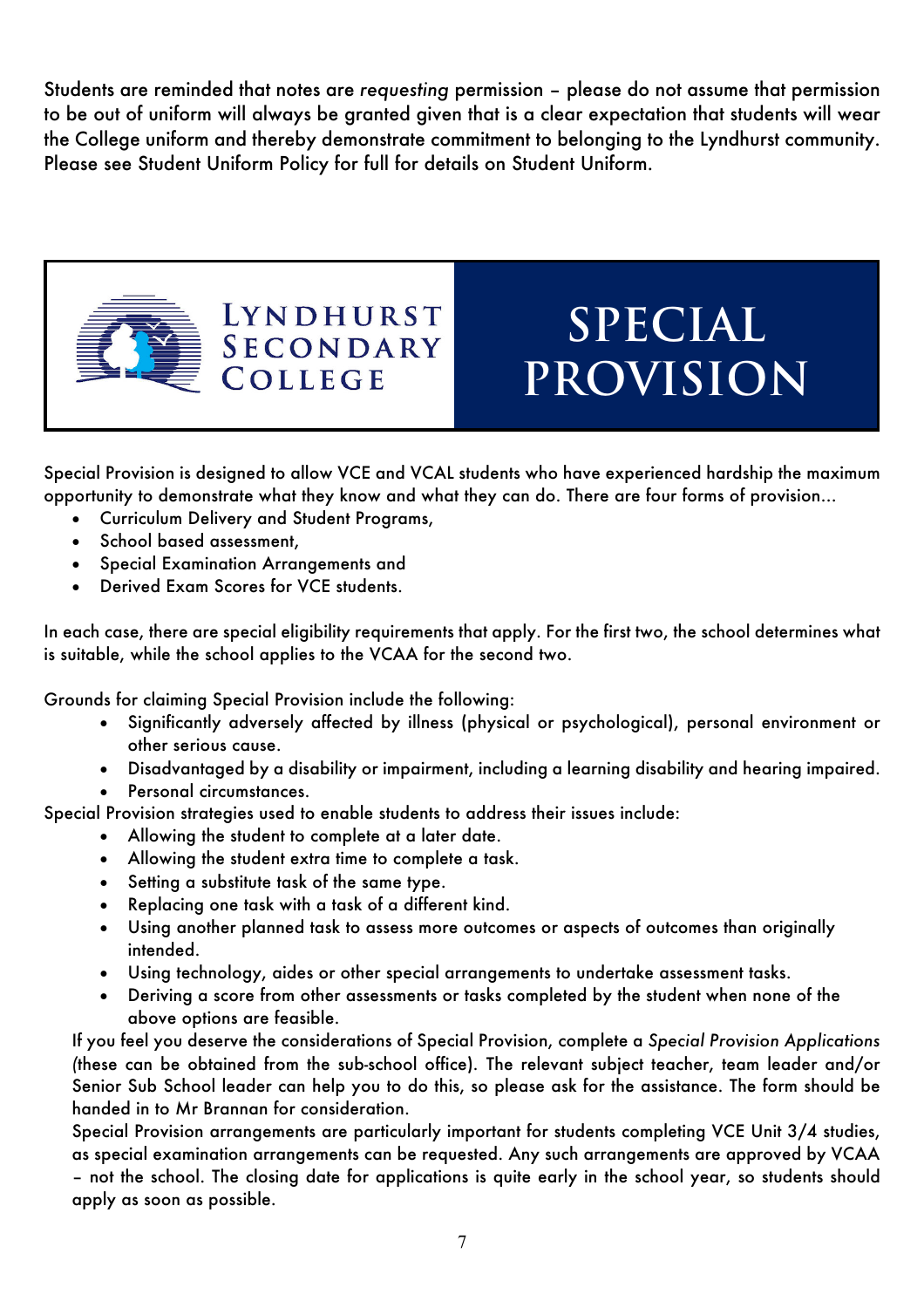School based applications for all coursework and Unit 1 and 2 exams will be dealt with by the appropriate Team leader and the Senior Sub School leader and, if granted, the student's teachers will then be advised of the strategies they may wish to take to provide consideration.

External applications for Special Examination Conditions and Derived Scores will be completed by the VCE student with the assistance of the Senior Sub School Leader, before being forwarded to the VCAA. Applications need to be in by Friday 2<sup>nd</sup> March 2018.



**EXTENSIONS**

A student may apply for an extension of time at the school level to complete assessment tasks, SACs or SATs by communicating a valid reason to the Senior Sub School. An extension will only be granted on the basis of a medical certificate or other convincing evidence of good reason, such as a death in the family, a family crisis, or having to represent the school or alternative body at an event. Where ever possible the extension request should be made prior to the due date.



LYNDHURST **SECONDARY** COLLEGE

**LYNDHURST SECONDARY** 

COLLEGE

### **VCE ASSESMENT**

### Unit 1/2 Assessment

The VCE is a two-year certificate where students must demonstrate a satisfactory level of achievement of subject outcomes. Some outcome tasks (known as SACs or SATs) are also graded (A+ - UG).

At Unit 1 and 2, teachers give School Assessed Coursework (SACs) and School Assessed Tasks (SATs) even though these are not officially reported to the VCAA, to ensure students are thoroughly and effectively prepared for the following year.

Course work requirements are additional tasks that teachers may require students to undertake to exhibit an understanding of a Learning Outcome, and these may or may not be graded.

### SACs and SATs – Unit 3/4 Assessment

Unit 3 and 4 studies have a large component of their graded assessment based on exams.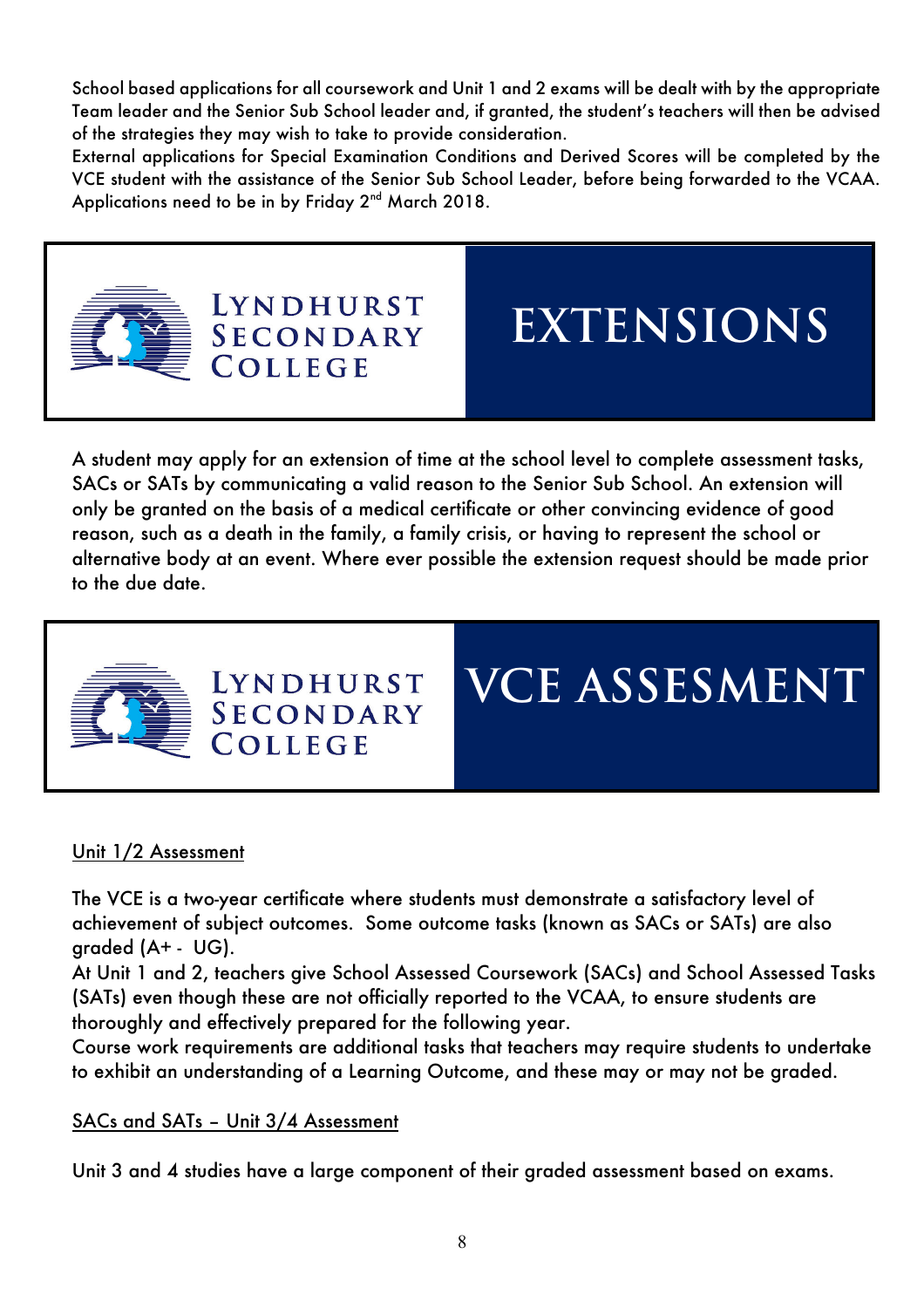The rest is based on assessed coursework (SACs) or tasks (SATs). Teachers select from the range of options for these as per the Study Design. Students will be clearly informed of the tasks they are required to undertake for each SAC or SAT by their classroom teacher.

What's an S, an N, an NA, and A+ - UG?

School Assessed Tasks/Coursework and work requirements use these codes to indicate the level of achievement to students on work submitted.

- Work or tests are graded from A+ to E if satisfactory, or UG if not.
- If not submitted by the due date, the item receives an NA, or Not Assessed.
- Work designated "UG" requires further work for a student to meet an outcome.
- Students do not always have to pass the end of Unit exam to gain an S, although this may be used on occasion by staff to allow a further opportunity to meet an outcome. It is certainly in their best interests to attempt to, however, as that is one of the first things employers look at.

| <b>To Summarise:</b> | $A+$ to $E =$ Assessed level of<br>achievement | $N =$ Outcome not exhibited<br>and unit failure                 |
|----------------------|------------------------------------------------|-----------------------------------------------------------------|
|                      | $S =$ Outcomes exhibited                       | $UG = Work$ submitted on time<br>but unsatisfactory in standard |

NA = Work not submitted

*Both NA and UG will result in an N unless redeemed by the student.*

Presentation of SATs completed in Units 3/4 Studio Arts and Media only.

Students will be provided with a clear outline of requirements for each SAT, together with progressive dates. You must maintain the timeline required, and exhibit your work a minimum of three times to your teacher during the development of the SAT or it cannot be authenticated and work submitted after the progressive due date may receive a score of zero

### Due Dates

If a student does not meet a due date for a deadline and has not been granted an extension, he or she may be required to attend an interview after which the consequences will be determined. This applies to both SAC and SAT components. All other work will receive an "NA", and will need to be redeemed in order to satisfactorily complete the unit.

If a student has a medically approved absence for either of the above, they will need to liaise with their classroom teacher and a member of the Senior Sub School Team to complete the assessment. The subject teacher will then consider whether the original task or a replacement task can be completed. If the absence was not approved then the student scores zero for the task, but will be granted a further opportunity to demonstrate the Learning Outcome as discussed under "Assessment".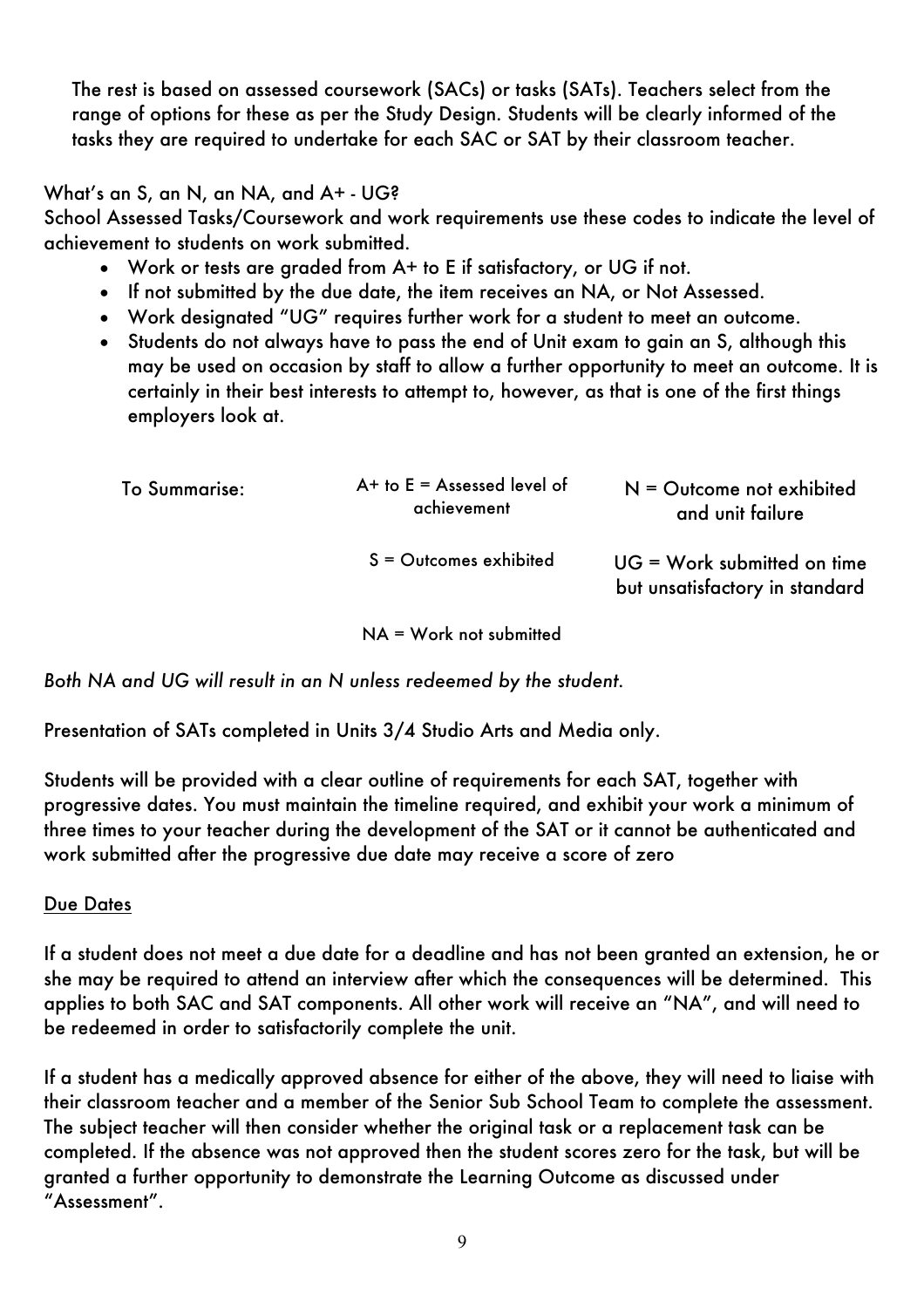

### **GAT, EXAM AND ORIENTATION DATES**

The GAT (General Achievement Test) - Wednesday 12<sup>th</sup> June 2019

The GAT is a test undertaken by all students completing any Unit 3/4 Studies. It is used as a checking tool in the statistical moderation of SACs, and in the generation of ATAR scores with indicative grades and class result profiles under Special Provision if students suffer illness or accident and can't complete exams effectively. Additionally, it is used to select classes of SAT results that are outside the expected performance levels for review. Hence, it is in your best interests to complete this test to the best of your ability.

### Exam Dates

Year 10 and 11 Fxams:

At LSC the policy is to have assessment tasks that reflect what is required at Unit 3/4, to provide the best possible learning preparation for the following year. The assessment tasks during semester are used to allow students to exhibit Learning Outcomes, while formal exams in June and November complete the preparation.

Year 10 / 11 Exams (subject to change)

Semester 1: Thursday 30<sup>th</sup> May (Study Day) Exams from  $31<sup>st</sup>$  May to  $7<sup>th</sup>$  June.

Semester 2: Year 11 Study Day -  $15<sup>th</sup>$  November. Exams from  $18<sup>th</sup>$  November to  $25<sup>th</sup>$  November.

Year 10 Study Day - 29<sup>th</sup> November Exams from  $2<sup>nd</sup>$  December to  $6<sup>th</sup>$  December

Normal, timetabled classes will not operate during exam periods however it is compulsory for each student to undertake each exam. Normal student uniform requirements must also be met during exam periods. Exams are a critical assessment tool, and are a students' best guide to their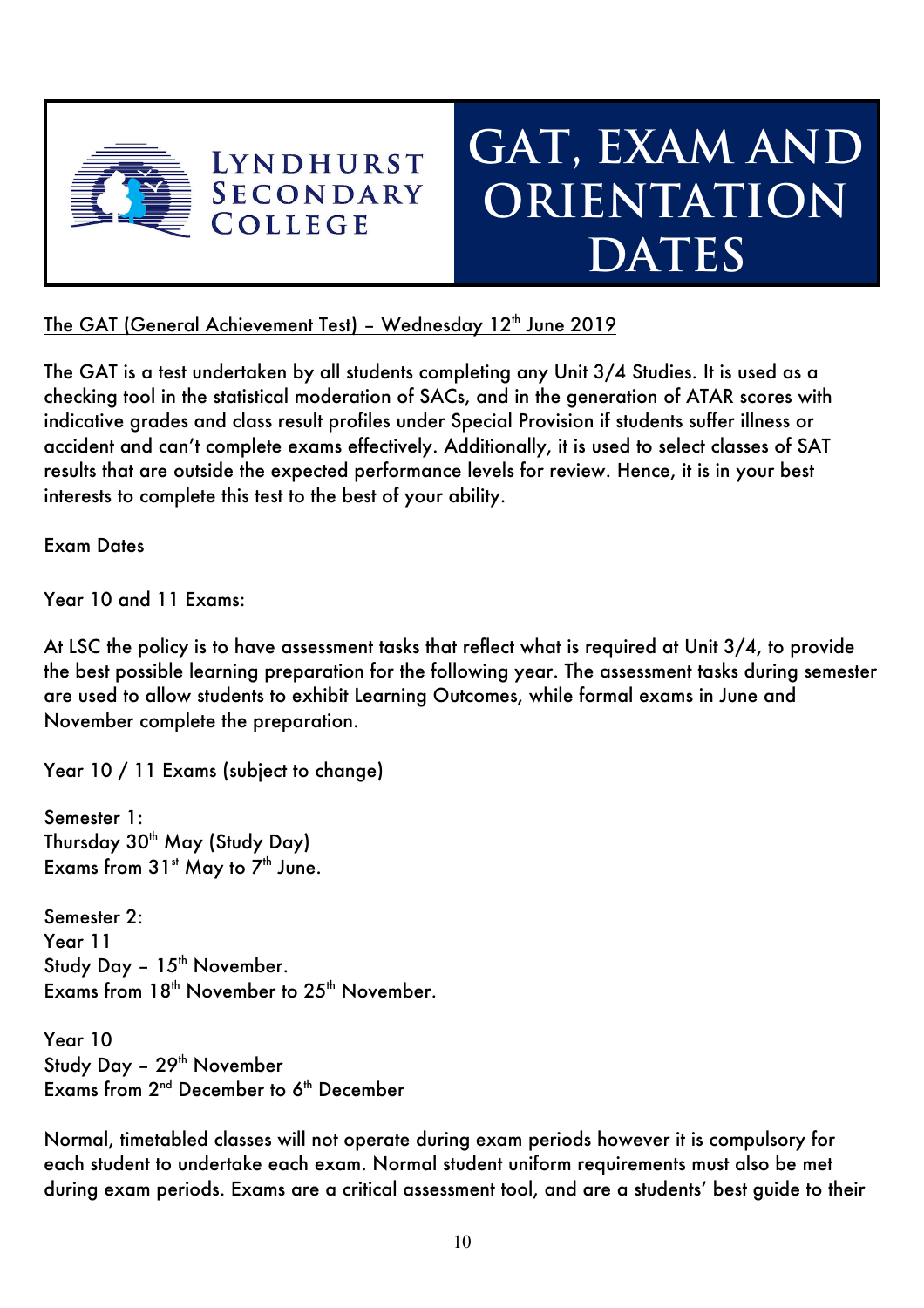level of achievement. Performance on exams in units 1 and 2 give information about likely success in Units 3 and 4

Unit 3 and 4 VCAA Exams:

End of Year - Wednesday 30<sup>th</sup> October 2019 to Wednesday 20th November 2019.

Year 12 VCE Orientation

Tuesday 26<sup>th</sup> November to Friday 29<sup>th</sup> November

Year 12 VCAL Orientation

**TBC** 

Year 11 VCE Orientation

December 9<sup>th</sup> to December 10<sup>th</sup>

Year 11 VCAL Orientation

December 9<sup>th</sup>

Year 10 Orientation

Friday 15<sup>th</sup> December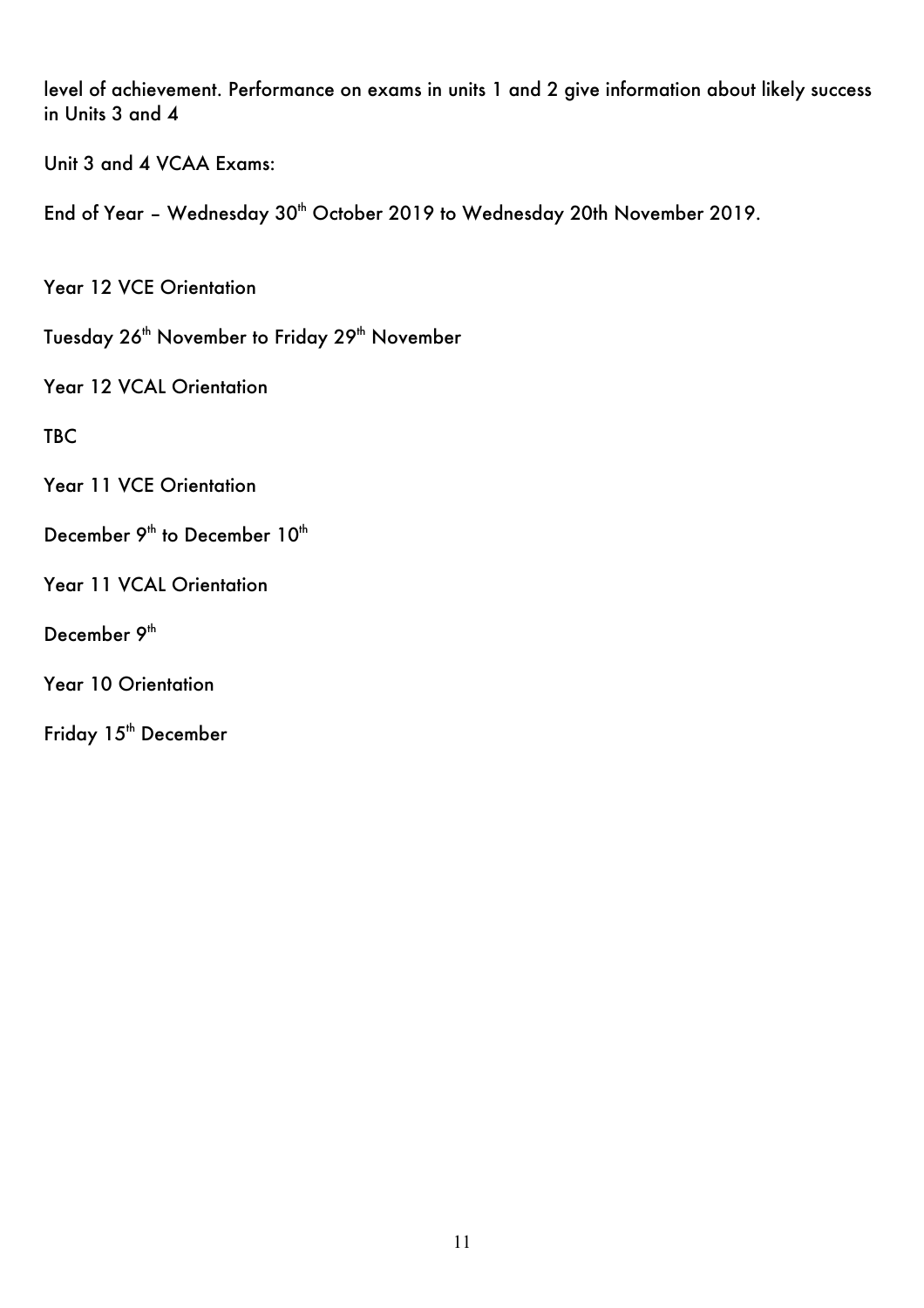

## **VCAA POLICIES AND PROCEDURES**

As part of a student's VCE and VCAL certificates there are certain guidelines surrounding aspects of the certificates including:

• Attendance Requirements

**LYNDHURST SECONDARY** 

COLLEGE

• Breach of VCAA Rules

### Attendance Requirements

The VCAA allows the school to set attendance rules and communicate such rules to all stakeholders of the college.

At Lyndhurst Secondary College the VCE and VCAL attendance policy states that students are not allowed to miss any more than 15 classes in any one subject or unit and as a part of that subject or unit no more than 6 of those classes can be unapproved.

For an absence to be approved a medical certificate should be provided to the College for approval. In cases which do not relate to a medical issue, a clear description of the situation surrounding the absence must be provided to the College to be approved at the discretion of the Senior Sub School team or a Principal Class member.

Students who fail to meet the minimum attendance requirements in a subject / unit can be awarded a N for that subject / unit.

### Breach of VCAA Rules

As part of student's VCE or VCAL they will be required to complete and submit some or all of the following in a subject / unit including:

- Classwork
- School-assessed Coursework (SACs)
- School-assessed Tasks (SATs)

School-assessed Coursework consists of a set of assessment tasks that assess each student's level of achievement in VCE Unit outcomes as specified in the study design.

Schools are responsible for the initial assessment of School-assessed Coursework. The basis for this is the teacher's rating of the performance of each student on the tasks specified in the study design. Schools are responsible for the assessment of School-assessed Tasks. The sole basis for this assessment is the set of criteria for the award of scores, published each year by the VCAA on the VCE study pages of its website

School-assessed Tasks are used to measure, in accordance with published criteria, a student's level of achievement in completing a task.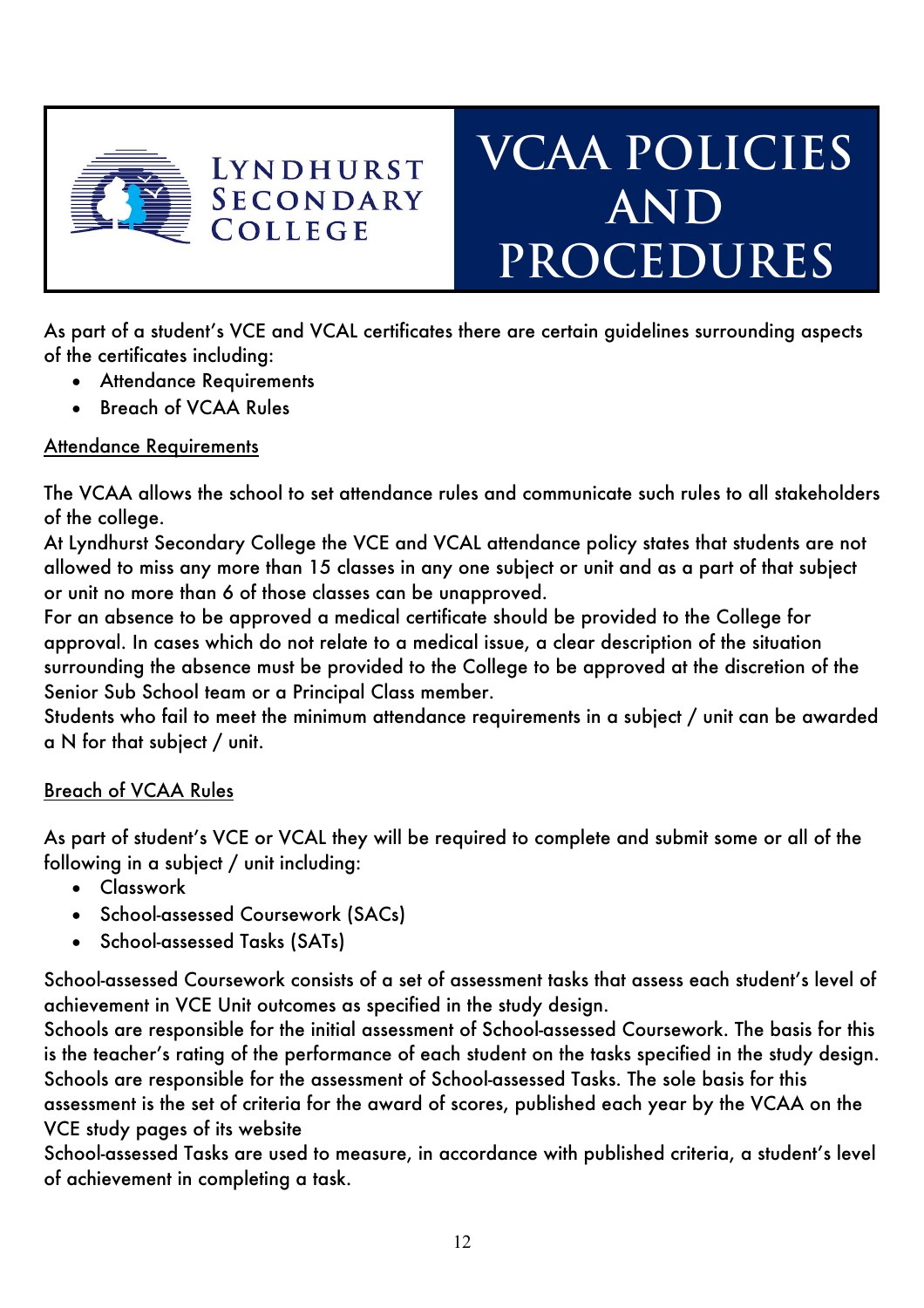When completing any classwork, SAC or SAT students should ensure that they do so in accordance with school and VCAA rules.

College and VCAA rules include:

- A student must ensure that all unacknowledged work submitted for assessment is genuinely their own.
- A student must acknowledge all resources used, including:
	- o Texts, websites, resources and other assistance
- A student must not receive any undue assistance from any other person in the preparation or submission of any work
- Acceptable assistance includes:
	- o The use of ideas or material created from other sources (for example, by reading, viewing or note taking), but which have been taken by the student and used in a new context
	- o Prompting and advice from another person or source, which leads to improvements and/or corrections.
- Unacceptable assistance includes:
	- o Use of, or copying, another person's work or other resources without acknowledgement
	- o Corrections or improvements made or completed by another person.
- A student cannot submit the same piece of work for assessment in more than one subject / unit, or more than once within a subject / unit
- A student must not knowingly assist another student in a breach of rules.
- In deciding if a student's work is their own, teachers should consider if the submitted work:
	- o Is not consistent with the level of other work submitted by the student
	- o Is inconsistent with the teacher's knowledge of the student's ability
	- o Contains unacknowledged material
	- o Has not been sighted and monitored by the teacher during its development.

In the case of an alleged breach being brought to the college's attention an investigation will be conducted by the College.

At the completion of the investigation the College will determine whether a panel interview is required to take place. The panel will consist of the subject teacher, the member of the college heading the investigation and one other. The student may bring a support person to the meeting who can be a family member, friend or teacher however the support person is not permitted to advocate of the student in the meeting.

The meeting will give the classroom teacher the opportunity to explain the circumstances surrounding the allegation and the student the opportunity to give his/her version of events. Questions may be asked by the other members of the panel.

At the completion of the meeting the panel will make a decision concerning the allegation and outcomes may range from punitive consequences such as detention and suspensions, having the student re-submit the task or giving the student a N for the subject / unit being completed. The decision will be supplied to the student in writing and the student has the right to appeal the outcome if he or she wishes to.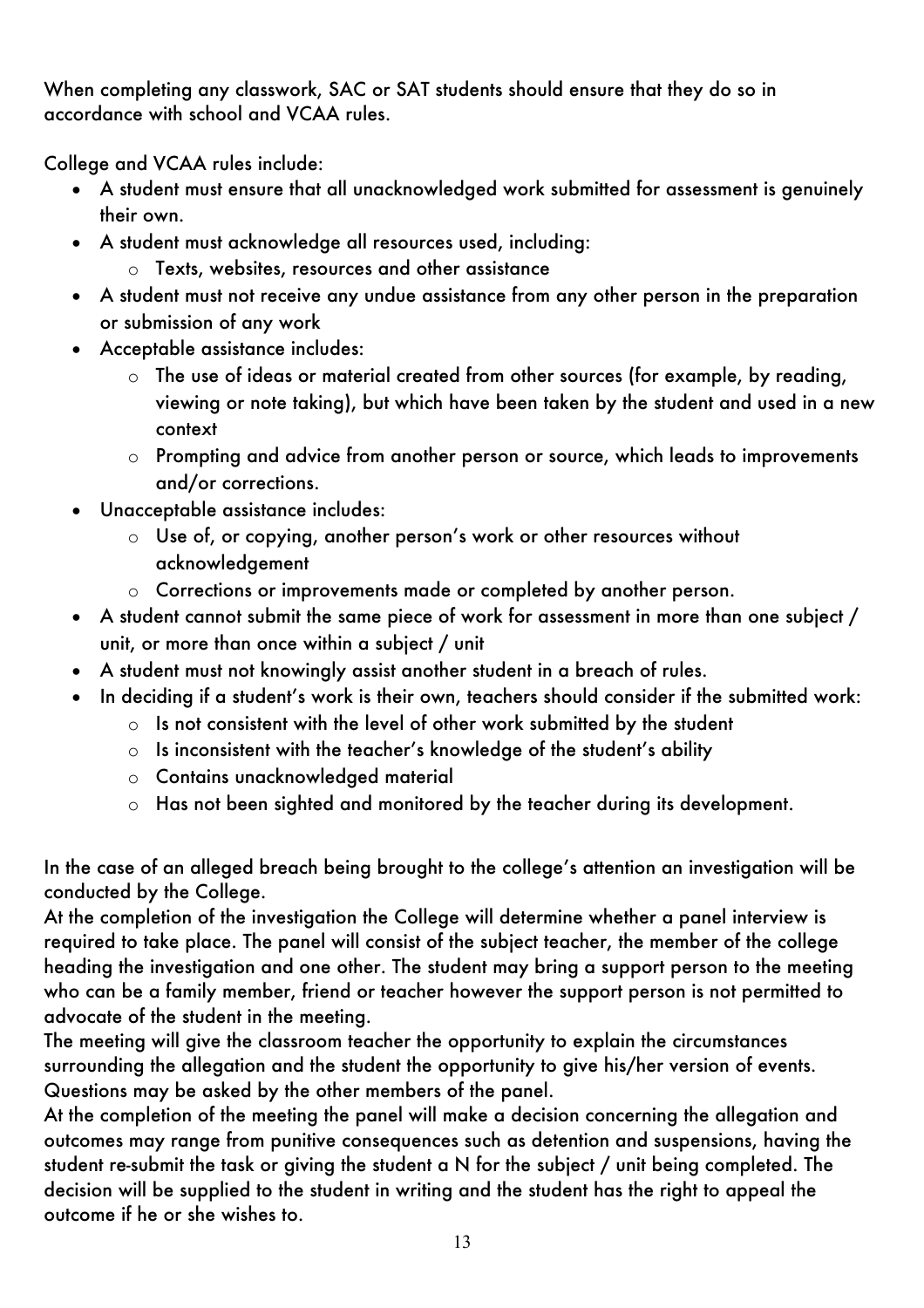#### Student records

The Student Full Details Report on VASS is the key report for checking students' personal details and enrolments. As part of the school's audit procedures, this report must be printed and given to students for checking and signing at the beginning of the academic year, and always when changes have been made to either a student's personal details or enrolment details. VASS-generated class lists should also be produced and handed to class teachers at the beginning of each unit. Class teachers should confirm the list against the students they are teaching. When a student's enrolment changes, the relevant class lists should be produced and given to the class teachers for signing to confirm acknowledgement of the changes. These audit procedures are essential for ensuring the accuracy of students' personal and enrolment data.



### LYNDHURST **SECONDARY OLLEGE**

### **SENIOR SCHOOL TIMETABLE**

### Semester One 2019

| JAN-<br><b>FEB</b> | 28                      | Mon   |                                                                                    |
|--------------------|-------------------------|-------|------------------------------------------------------------------------------------|
|                    | 29                      | Tues  |                                                                                    |
| $\mathbf{1}$       | 30                      | Wed   |                                                                                    |
|                    | 31                      | Thurs | Year 7 and 12 Return to school / Year 12 Assembly / Year 12 Wellbeing Day          |
|                    | $\mathbf{1}$            | Fri   | Rest of school returns                                                             |
| <b>FEB</b>         | $\overline{\mathbf{4}}$ | Mon   | <b>VET Classes commence</b>                                                        |
| $\mathbf{z}$       | 5                       | Tues  |                                                                                    |
|                    | 6                       | Wed   |                                                                                    |
|                    | 7                       | Thurs |                                                                                    |
|                    | 8                       | Fri   |                                                                                    |
| <b>FEB</b>         | 11                      | Mon   |                                                                                    |
| 3                  | 12                      | Tues  |                                                                                    |
|                    | 13                      | Wed   | Elevate year 12 (Student Elevation) and year 11 (Study Sensei) session period 3    |
|                    | 14                      | Thurs | Year 12 VCE Information Evening                                                    |
|                    | 15                      | Fri   | Final date for Year 10 / 11 students to request subject changes / School Photo Day |
| <b>FEB</b>         | 18                      | Mon   |                                                                                    |
|                    | 19                      | Tues  |                                                                                    |
|                    | 20                      | Wed   |                                                                                    |
|                    | 21                      | Thurs |                                                                                    |
|                    | 22                      | Fri   | <b>SSS Progress Update</b>                                                         |
| FEB-<br><b>MAR</b> | 25                      | Mon   |                                                                                    |
| CH                 | 26                      | Tues  |                                                                                    |
| 5                  | 27                      | Wed   |                                                                                    |
|                    | 28                      | Thurs |                                                                                    |
|                    | 1                       | Fri   | Swimming Carnival / VCAA deadline special exam provisions                          |
|                    | 4                       | Mon   | Year 11 VCAL Excursion - High Ropes                                                |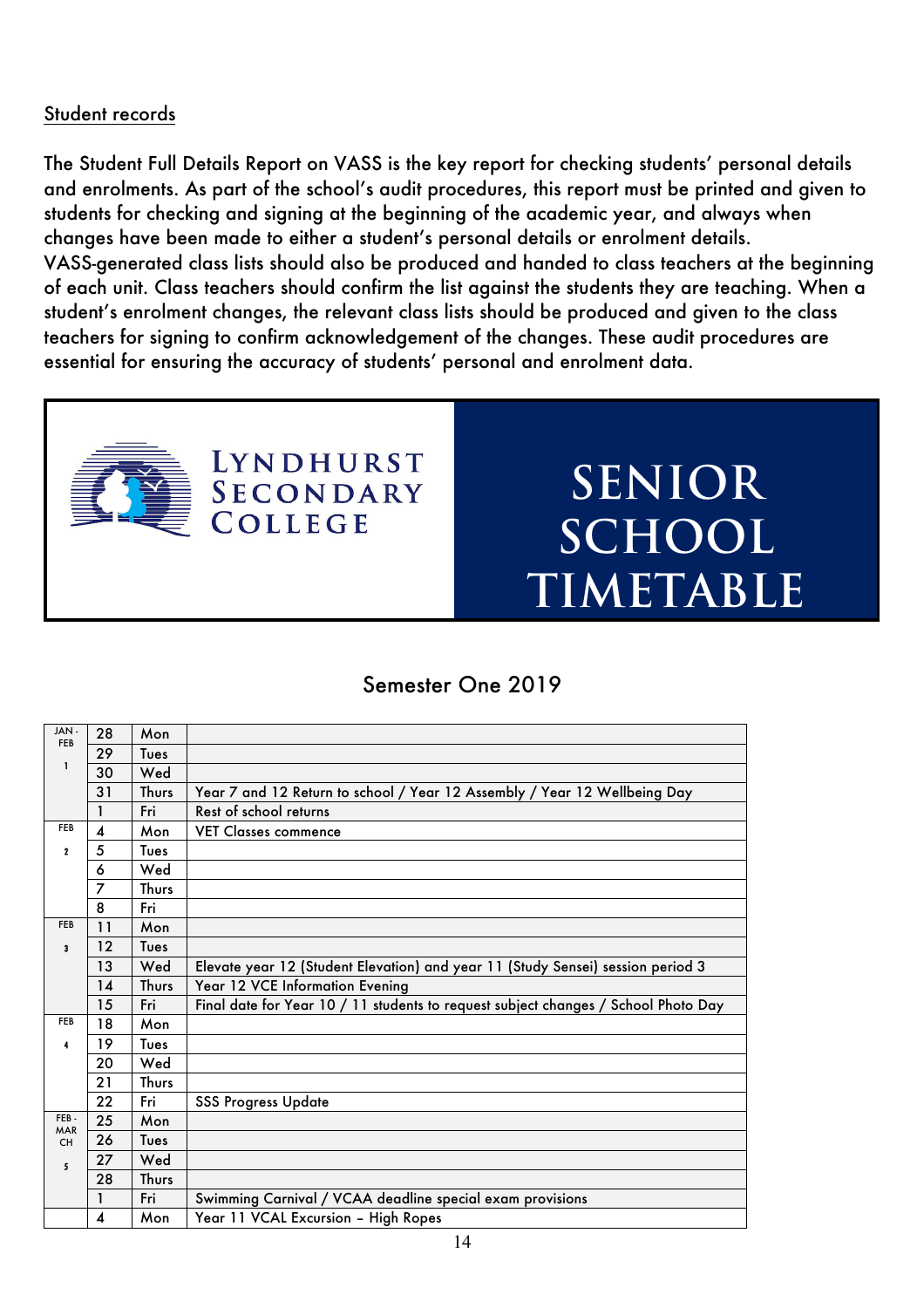| MAR                      | 5                       | Tues        |                                                                              |
|--------------------------|-------------------------|-------------|------------------------------------------------------------------------------|
| CH                       | 6                       | Wed         |                                                                              |
|                          | 7                       | Thurs       |                                                                              |
| 6                        | 8                       | Fri         | <b>SSS Progress Update</b>                                                   |
| <b>MAR</b>               | 11                      | Mon         | <b>LABOUR DAY</b>                                                            |
| CH                       | 12                      | Tues        |                                                                              |
| $\overline{\phantom{a}}$ |                         |             |                                                                              |
|                          | 13                      | Wed         |                                                                              |
|                          | 14                      | Thurs       |                                                                              |
|                          | 15                      | Fri         | SSS Progress Update / VCAL Excursion Grand Prix Year 11 and 12               |
| <b>MAR</b><br>CH         | 18                      | Mon         | VCAA SATS (Studio Arts) due / Year 12 Physics SAC                            |
| 8                        | 19                      | Tues        |                                                                              |
|                          | 20                      | Wed         |                                                                              |
|                          | 21                      | Thurs       |                                                                              |
|                          | 22                      | Fri         |                                                                              |
| <b>MAR</b><br>CH         | 25                      | Mon         |                                                                              |
|                          | 26                      | Tues        |                                                                              |
| 9                        | 27                      | Wed         |                                                                              |
|                          | 28                      | Thurs       |                                                                              |
|                          | 29                      | Fri         | <b>College Cross Country</b>                                                 |
| <b>APRIL</b>             | 1                       | Mon         |                                                                              |
| 10                       | $\mathbf{2}$            | Tues        |                                                                              |
|                          | 3                       | Wed         | <b>Best Practice Interviews</b>                                              |
|                          | 4                       | Thurs       |                                                                              |
|                          | 5                       | Fri         | <b>SSS Progress Update</b>                                                   |
|                          |                         |             | <b>SCHOOL HOLIDAYS</b>                                                       |
| <b>APRIL</b>             | 22                      | Mon         | <b>Easter Monday</b>                                                         |
| $\mathbf{11}$            | 23                      | Tues        |                                                                              |
|                          | 24                      | Wed         |                                                                              |
|                          | 25                      | Thurs       | <b>ANZAC DAY</b>                                                             |
|                          | 26                      | Fri         |                                                                              |
|                          |                         |             |                                                                              |
| APRIL                    |                         |             |                                                                              |
| $\prime$                 | 29                      | Mon         |                                                                              |
| MAY                      | 30                      | Tues        |                                                                              |
| 12                       | 1                       | Wed         |                                                                              |
|                          | $\overline{\mathbf{2}}$ | Thurs       | Elevate Education Session (Year 11 Time Management, Year 12 Ace Your Exams)  |
| MAY                      | 3                       | Fri         | <b>VCE Careers Expo</b>                                                      |
|                          | 6                       | Mon         | VCAA last day for enrolments Unit 3 /4 and Scored VET                        |
| 13                       | 7                       | Tues        |                                                                              |
|                          | 8                       | Wed         |                                                                              |
|                          | 9                       | Thurs       |                                                                              |
|                          | 10                      | Fri         |                                                                              |
| MAY                      | 13                      | Mon         | Year 12 Physics SAC                                                          |
| 14                       | 14                      | Tues        |                                                                              |
|                          | 15                      | Wed         |                                                                              |
|                          | 16                      | Thurs       |                                                                              |
|                          | 17                      | Fri         |                                                                              |
| MAY                      | 20                      | Mon         |                                                                              |
| 15                       | 21                      | Tues        | Yr 10 assembly (exams and work experience), Yr 11 assembly (exams) / Year 12 |
|                          |                         |             | <b>Physics SAC</b>                                                           |
|                          | 22                      | Wed         |                                                                              |
|                          | 23                      | Thurs       |                                                                              |
|                          | 24                      | Fri         | <b>Athletics</b>                                                             |
| MAY                      | 27                      | Mon         |                                                                              |
| 16                       | 28                      | Tues        | Yr 12 assembly (GAT expectations and rules), Year 11 students included       |
|                          | 29                      | Wed         |                                                                              |
|                          | 30                      | Thurs       | Year 10 study day / Year 11 Study Day                                        |
|                          | 31                      | Fri         | Year 10/11 exams                                                             |
| <b>JUNE</b>              | $\mathfrak{3}$          | Mon         | Year 10/11 exams                                                             |
| 17                       | $\boldsymbol{4}$<br>5   | Tues<br>Wed | Year 10/11 exams<br>Year 10/11 exams                                         |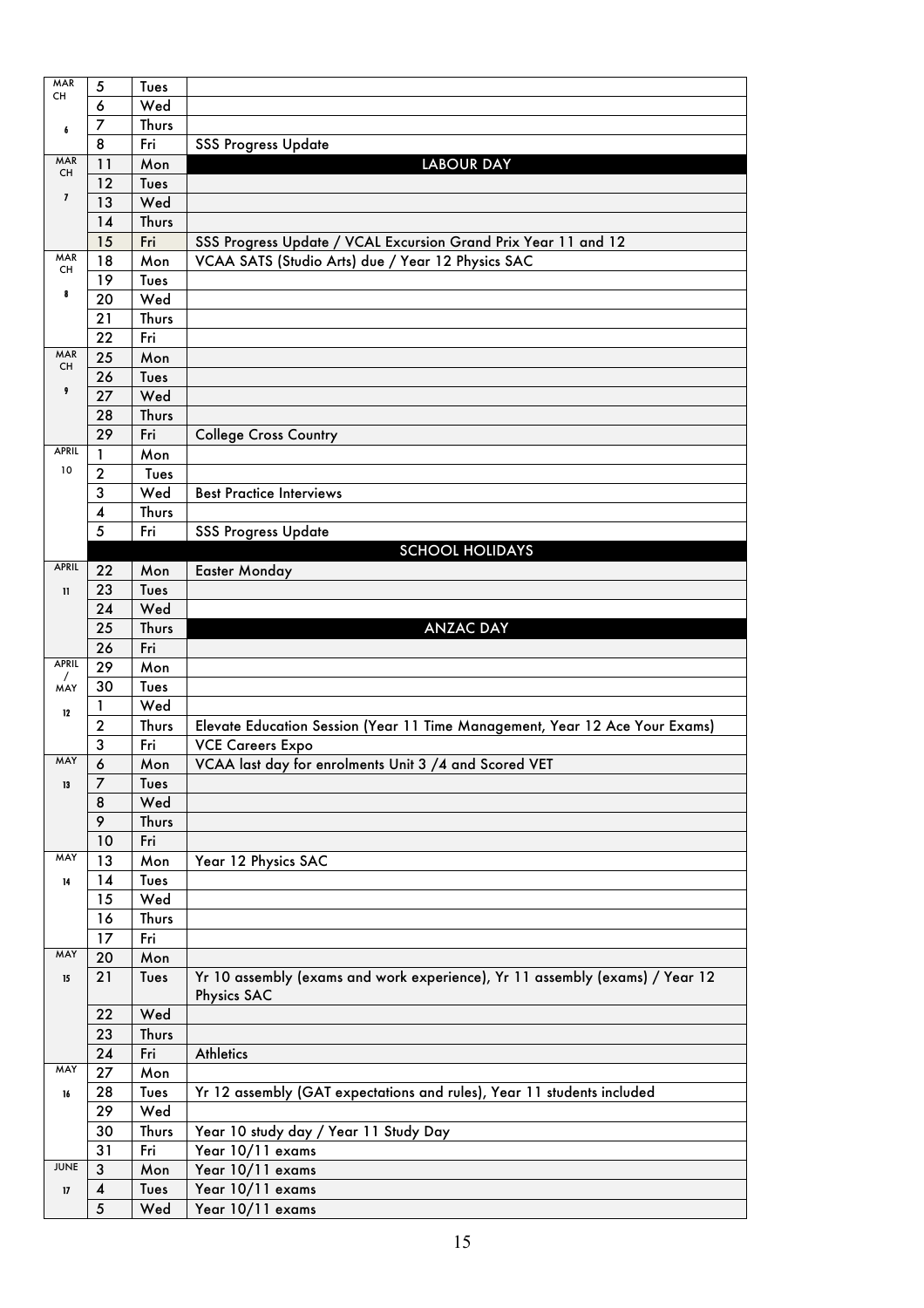|             | 6       | <b>Thurs</b> | Year 10/11 exams                                                                |
|-------------|---------|--------------|---------------------------------------------------------------------------------|
|             | 7       | Fri          | Year 10/11 exams                                                                |
| <b>JUNE</b> | 10      | Mon          | <b>QUEENS BIRTHDAY</b>                                                          |
| 18          | 11      | Tues         | Report Writing Day /                                                            |
|             | $12 \,$ | Wed          | GAT exam                                                                        |
|             | 13      | <b>Thurs</b> | Year 12 Physics SAC                                                             |
|             | 14      | Fri          | <b>VCAA Deadline for Unit 3 SATs</b>                                            |
| <b>JUNE</b> | 17      | Mon          | Year 10 Structured Workplace Learning / Semester 2 begins / Year 12 Physics SAC |
| 19          | 18      | Tues         | Year 10 Structured Workplace Learning                                           |
|             | 19      | Wed          | Year 10 Structured Workplace Learning                                           |
|             | 20      | Thurs        | Year 10 Structured Workplace Learning                                           |
|             | 21      | Fri          | Year 10 Structured Workplace Learning                                           |
| <b>JUNE</b> | 24      | Mon          | Year 12 Physics SAC                                                             |
| 20          | 25      | Tues         |                                                                                 |
|             | 26      | Wed          |                                                                                 |
|             | 27      | <b>Thurs</b> | Final date for Year 10 11 students to request subject changes                   |
|             | 28      | Fri          | End of Term 2                                                                   |

### Semester Two 2019

| <b>JULY</b>    | 15             | Mon   | Start Term 3                                                                 |
|----------------|----------------|-------|------------------------------------------------------------------------------|
| $\mathbf{I}$   | 16             | Tues  |                                                                              |
|                | 17             | Wed   | SSS Info Evening                                                             |
|                | 18             | Thurs |                                                                              |
|                | 19             | Fri   |                                                                              |
| <b>JULY</b>    | 22             | Mon   | <b>VCAA Deadline for removal from Unit 4</b>                                 |
| $\mathbf{2}$   | 23             | Tues  | Yr 11 into 12 Subject selection forms, VCAL applications and VET forms due   |
|                | 24             | Wed   | Yr 10-11 Course Counselling                                                  |
|                | 25             | Thurs | Yr 9-10 Course Counselling                                                   |
|                | 26             | Fri   |                                                                              |
| <b>JULY -</b>  | 29             | Mon   |                                                                              |
| <b>AUG</b>     | 30             | Tues  |                                                                              |
| 3              | 31             | Wed   |                                                                              |
|                | $\mathbf{1}$   | Thurs |                                                                              |
|                | $\overline{2}$ | Fri   | <b>SSS Progress Update</b>                                                   |
| <b>AUG</b>     | 5              | Mon   | Year 12 Physics SAC                                                          |
| 4              | 6              | Tues  |                                                                              |
|                | $\overline{7}$ | Wed   |                                                                              |
|                | 8              | Thurs |                                                                              |
|                | 9              | Fri   |                                                                              |
| <b>AUG</b>     | 12             | Mon   |                                                                              |
| 5              | 13             | Tues  |                                                                              |
|                | 14             | Wed   |                                                                              |
|                | 15             | Thurs |                                                                              |
|                | 16             | Fri   |                                                                              |
| <b>AUG</b>     | 19             | Mon   |                                                                              |
| 6              | 20             | Tues  |                                                                              |
|                | 21             | Wed   |                                                                              |
|                | 22             | Thurs |                                                                              |
|                | 23             | Fri   | <b>SSS Progress Update</b>                                                   |
| AUG -          | 26             | Mon   | Year 12 Physics SAC                                                          |
| <b>SEP</b>     | 27             | Tues  |                                                                              |
| $\overline{I}$ | 28             | Wed   | Elevate Education Session (Year 11 Memory Mnemonics, Year 12 Finishing Line) |
|                | 29             | Thurs |                                                                              |
|                | 30             | Fri   | Elevate Year 11 and 12 VCE Session                                           |
| AUG-           | $\mathbf{2}$   | Mon   | Unit 3 results to MHA                                                        |
| <b>SEPT</b>    | 3              | Tues  |                                                                              |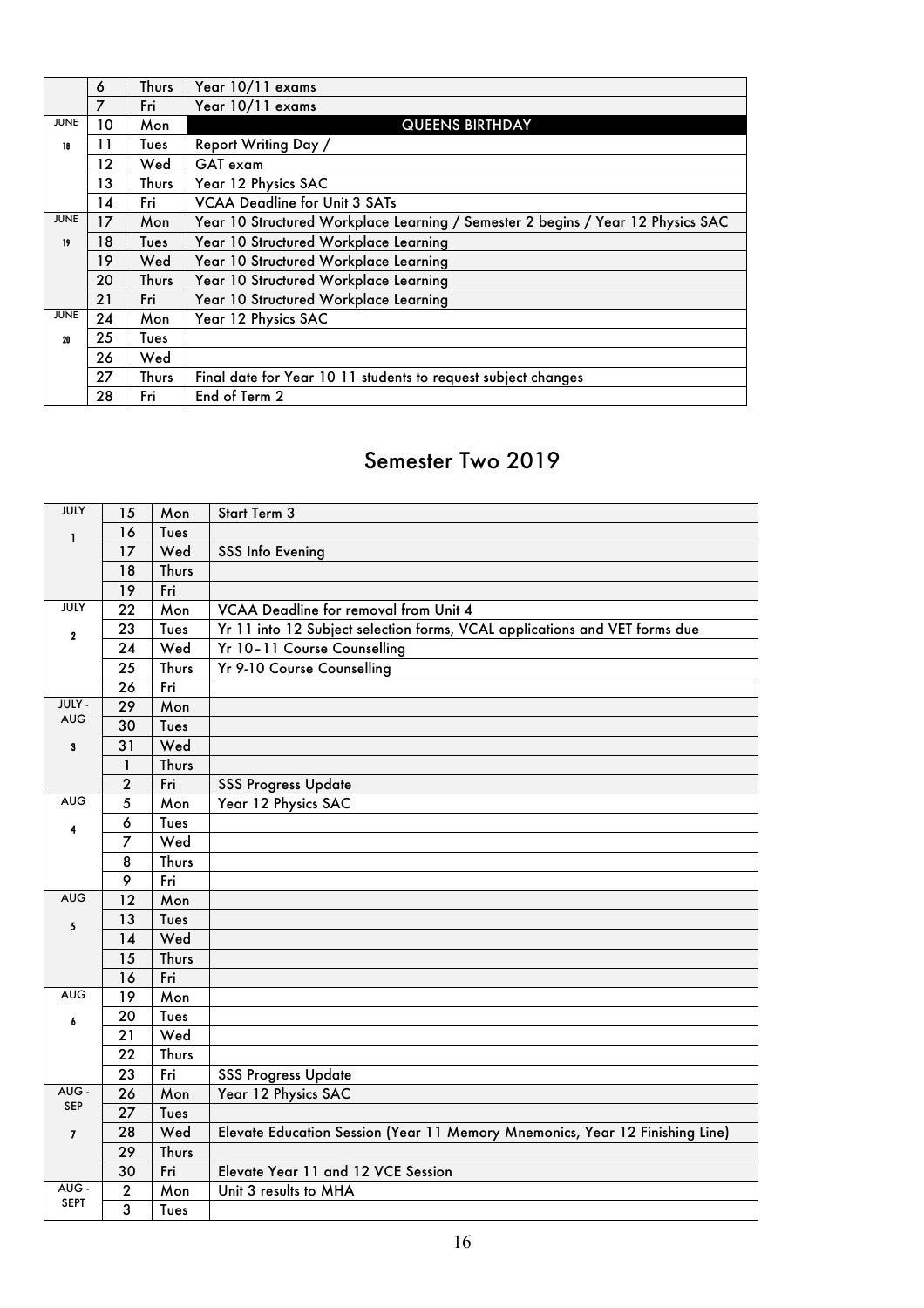|              | 4              | Wed   |                                                                        |
|--------------|----------------|-------|------------------------------------------------------------------------|
| 8            | 5              | Thurs |                                                                        |
|              | 6              | Fri   |                                                                        |
| <b>SEPT</b>  | 9              | Mon   | VCAA Deadline - Unit 3 results / Indicative Exams to JAL               |
|              | 10             | Tues  |                                                                        |
| 9            | 11             | Wed   |                                                                        |
|              |                |       |                                                                        |
|              | 12             | Thurs |                                                                        |
|              | 13             | Fri   | <b>SSS Progress Update</b>                                             |
| <b>SEPT</b>  | 16             | Mon   | Unit 4 Indicative Exams / Sub School Assembly                          |
| 10           | 17             | Tues  | Unit 4 Indicative Exams                                                |
|              | 18             | Wed   | Unit 4 Indicative Exams                                                |
|              | 19             | Thurs | Unit 4 Indicative Exams                                                |
|              | 20             | Fri   | Unit 4 Indicative Exams                                                |
|              |                |       | <b>HOLIDAY</b>                                                         |
| <b>OCT</b>   | 7              | Mon   |                                                                        |
| $\mathbf{1}$ | 8              | Tues  |                                                                        |
|              | 9              | Wed   |                                                                        |
|              | 10             | Thurs |                                                                        |
|              | 11             | Fri   | <b>Presentation Ball (TBC)</b>                                         |
| <b>OCT</b>   | 14             | Mon   | <b>Indicative Grades to MHA</b>                                        |
|              | 15             | Tues  |                                                                        |
| 12           | 16             | Wed   | Languages Written Examinations                                         |
|              | 17             | Thurs |                                                                        |
|              | 18             | Fri   |                                                                        |
| OCT          | 21             | Mon   | <b>VCAA Deadline - Indicative Grades</b>                               |
|              | 22             | Tues  |                                                                        |
| 13           |                | Wed   |                                                                        |
|              | 23             |       | Languages Written Examinations                                         |
|              | 24             | Thurs | Last day Year 12 classes                                               |
| OCT-         | 25             | Fri   | <b>Celebration Day</b>                                                 |
| <b>NOV</b>   | 28             | Mon   |                                                                        |
|              | 29             | Tues  |                                                                        |
| 14           | 30             | Wed   | <b>VCAA End of Year Exams start</b>                                    |
|              | 31             | Thurs |                                                                        |
|              | 1              | Fri   | Unit 4 results to MHA / Last Day Year 11 VCAL Classes                  |
| <b>NOV</b>   | 4              | Mon   |                                                                        |
|              | 5              | Tues  | <b>CUP DAY</b>                                                         |
| 15           | 6              | Wed   | VCAA Deadline - Unit 4 results / Unit 1 and 2 VET, VCAL results to MHA |
|              | 7              | Thurs |                                                                        |
|              | 8              | Fri   | Sub School Assembly                                                    |
| <b>NOV</b>   | 11             | Mon   | VCAA Deadline - Unit 1 and 2 VET, VCAL / Year 11 Exams to JAL          |
|              | 12             | Tues  |                                                                        |
| 16           | 13             | Wed   |                                                                        |
|              | 14             | Thurs | Last Day Year 11 VCE Classes                                           |
|              | 15             | Fri   | Year 11 Study Day / Year 10 Orientation                                |
| <b>NOV</b>   | 18             | Mon   | Year 11 Exams                                                          |
| 17           | 19             | Tues  | Year 11 Exams                                                          |
|              | 20             | Wed   | Year 11 Exams / VCAA End of Year Exams Finish                          |
|              | 21             | Thurs | Year 11 Exams / Year 10 Exams to JAL                                   |
|              | 22             | Fri   | Year 11 Exams/ Valedictory Dinner                                      |
| NOV-         | 25             | Mon   | Year 11 Exams                                                          |
| <b>DEC</b>   | 26             | Tues  | Year 11 - 12 Orientation                                               |
| 18           | 27             | Wed   | Year 11 - 12 Orientation                                               |
|              | 28             | Thurs | Year 11 - 12 Orientation/Last day year 10 classes / Year 10 - 11 VCAL  |
|              |                |       | Orientation                                                            |
|              | 29             | Fri   | Year 11 - 12 Orientation/Year 10 study day                             |
| <b>DEC</b>   | $\overline{2}$ | Mon   | Year 10 exams start                                                    |
|              | 3              | Tues  | Year 10 Exams                                                          |
| 19           | 4              | Wed   | Year 10 Exams                                                          |
|              | 5              | Thurs | Year 10 Exams                                                          |
|              |                |       |                                                                        |